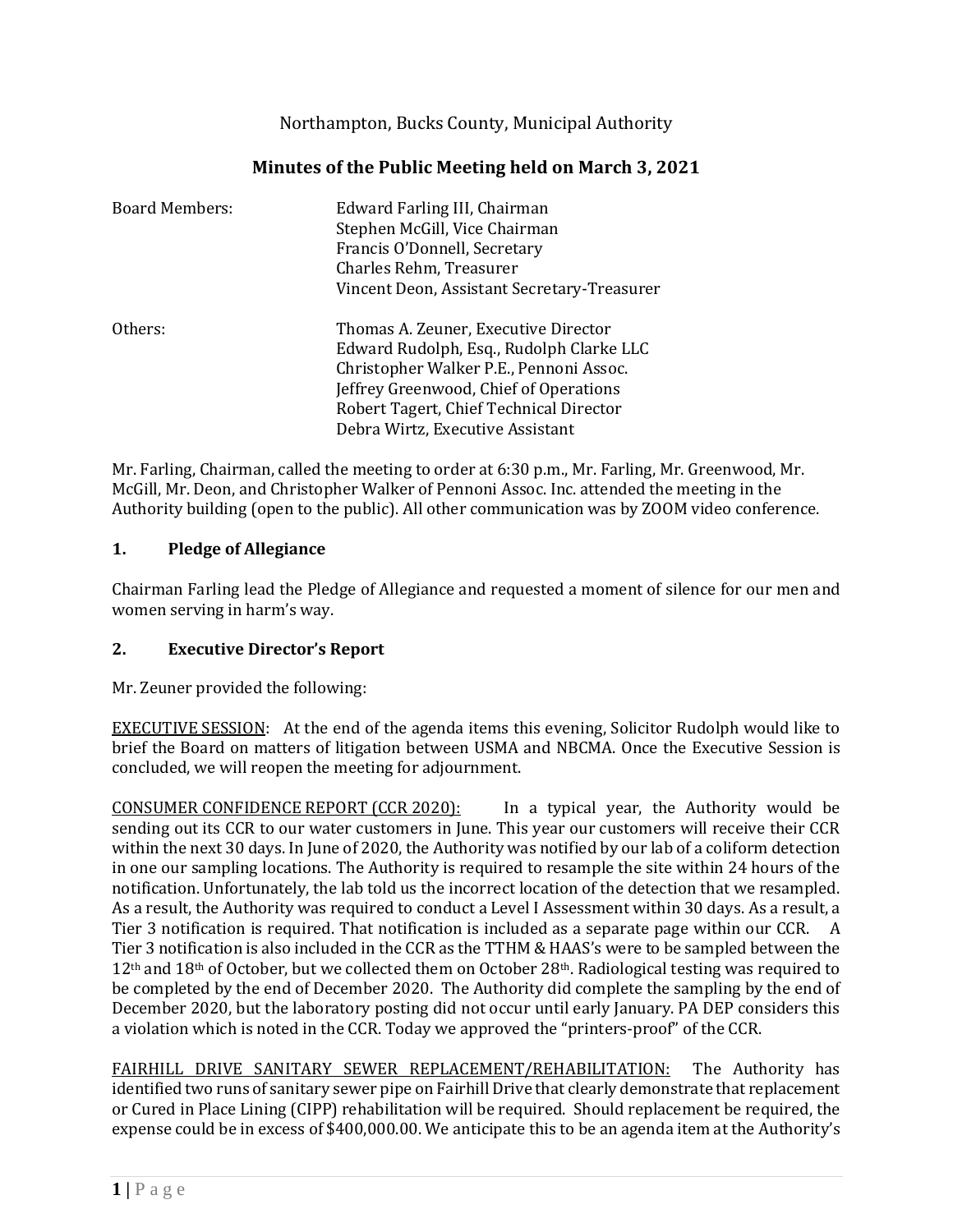April Board meeting at which time the administration will seek authorization to prepare bid packages or COSTARS™ authorization to replace or rehabilitate based upon further investigations in the coming weeks.

CONSTELLATION ENERGY: We have a supplemental agenda item on this evenings agenda to acquire at a very favorable rate lock on our energy costs for the twenty-eight (28) Authority locations. The rate is 5.9 percent below our current costs for power with an effective date of October 2021 for a 26 month term.

## **3. Citizens' Concerns**

None

# **4. Approval of the Minutes of February 3, 2021**

A motion (Deon-Rehm) made to approve the Minutes of February 3, 2021 passed with 5 ayes.

# **5. Check Requisitions / Accounts Payable**

A motion (McGill-Rehm) adopting the following resolutions passed 5 with ayes.

**Requisition No. 2219** dated 02/17/2021 in the amount of \$398,386.72

The major items paid under **Requisition No. 2219** are as follows: BCWSA - \$4,600.00; BCWSA – Water - \$158,367.97; Coyne Chemical - \$1,466.00; CSL Services Inc. - \$6,775.00; Ferguson Waterworks - \$4,441.05; Independence Blue Cross - \$14,097.09; JH Shanahan - \$13,425.00; Karl Hops Inc. - \$1,646.46; LB Water Service - \$1,884.26; Link Computer Corp. - \$3,711.02; PECO - \$19,754.26; Pennoni Assoc. Inc. - \$36,898.29; Rudolph Clarke LLC - \$15,330.00; Teamster Health & Welfare Fund - \$19,284.60; USA Blue Book - \$3,230.81; USPS - \$7,500.00; and \$75,000.00 for payroll.

**Requisition No. 2220** dated 03/03/2021 in the amount of \$798,906.39

The major items paid under **Requisition No. 2220** are as follows: BCWSA - Sewer - \$524,275.50; Bergey Creative Group - \$1,146.00; Chet's Printing - \$1,146.00; Cues - \$1,282.31; Ebert Engineering Inc. - \$1,884.50; National Bank of Newtown - \$59,129.38; Guardian - \$4,042.18; JGT Petroleum Equipment - \$2,092.50; M.J. Reider Assoc. - \$1,765.00; Offit Kurman - \$1,260.00; Passerini & Sons Inc. - \$109,552.50; Steve Thomas - \$1,780.36; USA Blue Book - \$1,519.82; Verizon - \$1,184.15; William Schenk - \$2,161.35 and \$75,000.00 for payroll.

# **6. Laurel Road – Sanitary Sewer Extension – Survey Results**

All 4 (four) property owners have voted YES to move forward with the project known as Laurel Road Sanitary Sewer Extension. Those property owners impacted by this project attended this public meeting via ZOOM. Edward Rudolph, Esq. provide information on the next steps moving forward. Mr. Zeuner will contact the 4 homeowners to provide additional information.

A motion – (Deon-O'Donnell) made to authorize the Edward Rudolph, Esq. Authority solicitor to prepare the Agreement and Christopher Walker of Pennoni Assoc. Inc. to prepare specifications and bid package, cost to be borne by the 4 homeowners passed with 5 ayes.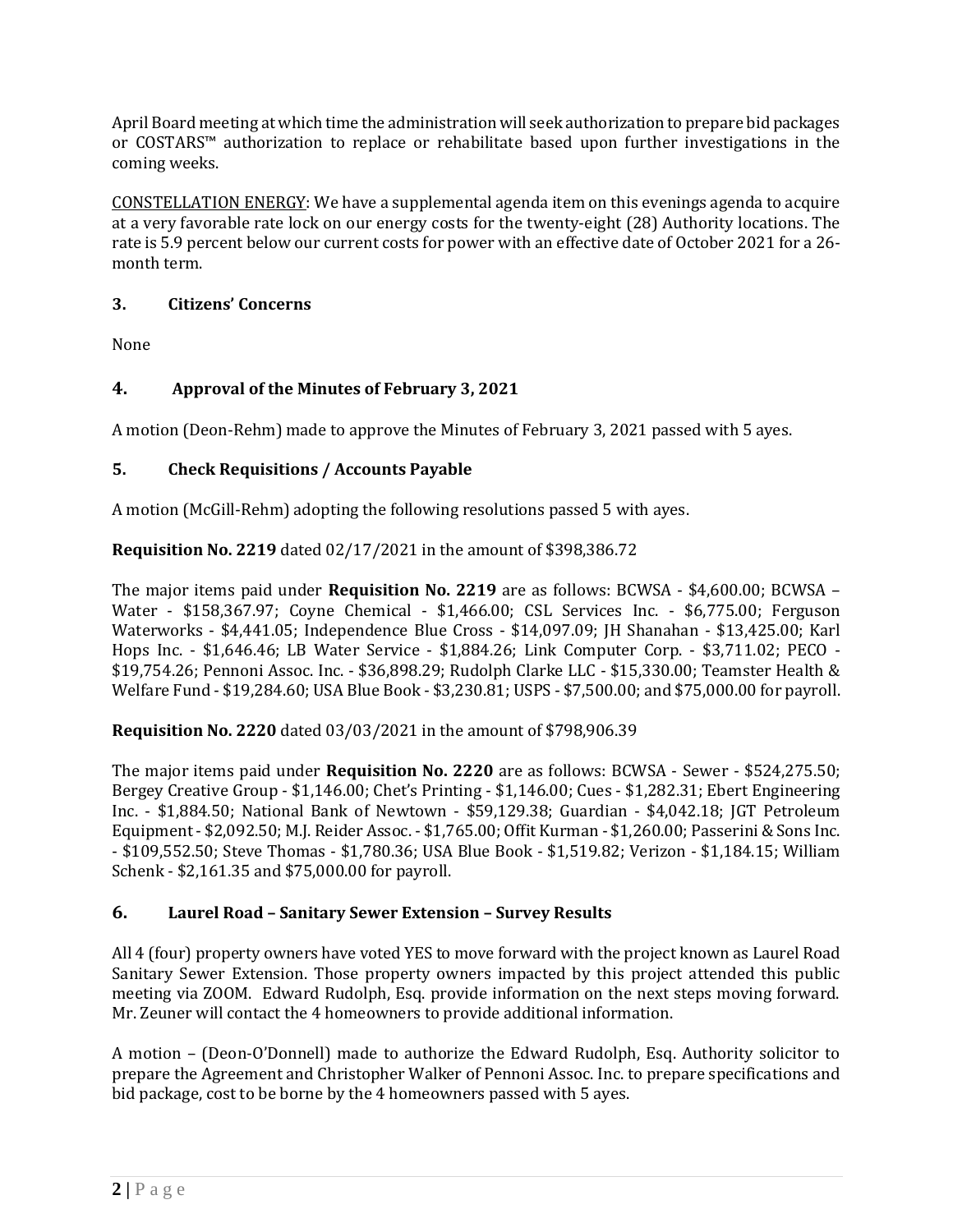## **7. Acceptance of Dedication – Toner Homes LLC-444 St. Leonard's Road Subdivision**

A motion (McGill-Deon) made to accept dedication from Toner Homes Northampton LLC (444 St. Leonards Road Development) for the public water facilities and public sewer facilities including Deed of Easement for TMP 31-023-045 and further move releasing all Letters of Credit previously posted for this land development passed with 5 ayes.

### **8. Letter of Credit Reduction #5 – Toner Homes LLC-444 St. Leonard's Road Subdivision**

A motion (Farling-McGill) made to authorize the following reductions in the Letter of Credit No. 540001950/Sewer & No. 540001951/Water) with Tomkins VIST Bank for Toner Homes Northampton LLC, 444 St. Leonard's Road Subdivision in the amounts of \$20,346.41 Sewer, \$21,816.65 Water, in accordance with the Pennoni Assoc. Inc. review letter of February 16, 2021 passed with 5 ayes.

## **9. AMC Delancey Richboro Partners LP – Giant Land Development Agreement**

A motion (Deon-McGill) made to approve the Public Water and Sanitary Sewer Improvement Agreement, for the land development identified as Giant, TMP 31-005-103 Units 1019, 1025, 1031, 1033, 1035, and 1037. This approval is contingent upon compliance with all terms, conditions, payment of fees, including satisfaction of all issues by Tuesday, April 6, 2021 to the satisfaction of the Authority Solicitor and Executive Director passed with 5 ayes

## **10. Letter of Credit Reduction #11 – Spring Mill Townhouses**

A motion (McGill-Rehm) made to authorize the following reductions in the Letters of Credit with M & T Bank for Spring Mill Townhouses; LOC# SB2284570001 in the amount of \$49,209.80 (Sewer) and \$0.00 (Water) and \$350,740.00 (Pump Station) in accordance with the Pennoni Assoc. Inc. review letter of December 21, 2020 passed with 5 ayes.

#### **11. Award Contract – Lawn Maintenance**

A motion (Deon-Farling) made to award the Annual Lawn Maintenance Contract NO. 1-A-21 to M & M Landscaping LLC of Lansdale PA, in the amount of \$25,350.00 in accordance with their proposal dated February 26, 2021 passed with 5 ayes.

#### **12. DGS Homes LLC – 48 E. Holland Road Land Development Agreement**

A motion (McGill-Rehm) made to approve the Public Water and Sanitary Sewer Improvement Agreement, for the land development identified as DGS Homes LLC (48 E. Holland Road) TMP 31- 015-154 This approval is contingent upon compliance with all terms, conditions, payment of fees, including satisfaction of all issues by Tuesday, April 6, 2021 to the satisfaction of the Authority Solicitor and Executive Director passed with 5 ayes.

#### **13. Authorization to Prepare Bid Package and Advertise for Bids Replacement of a Roof at Maintenance Building**

A motion (McGill-Rehm) made to authorize the Administration and Christopher Walker of Pennoni Assoc. Inc. to prepare specifications, advertise and obtain competitive bids on the PennBid® platform for replacement of the roof at the Authority's maintenance building passed with 5 ayes.